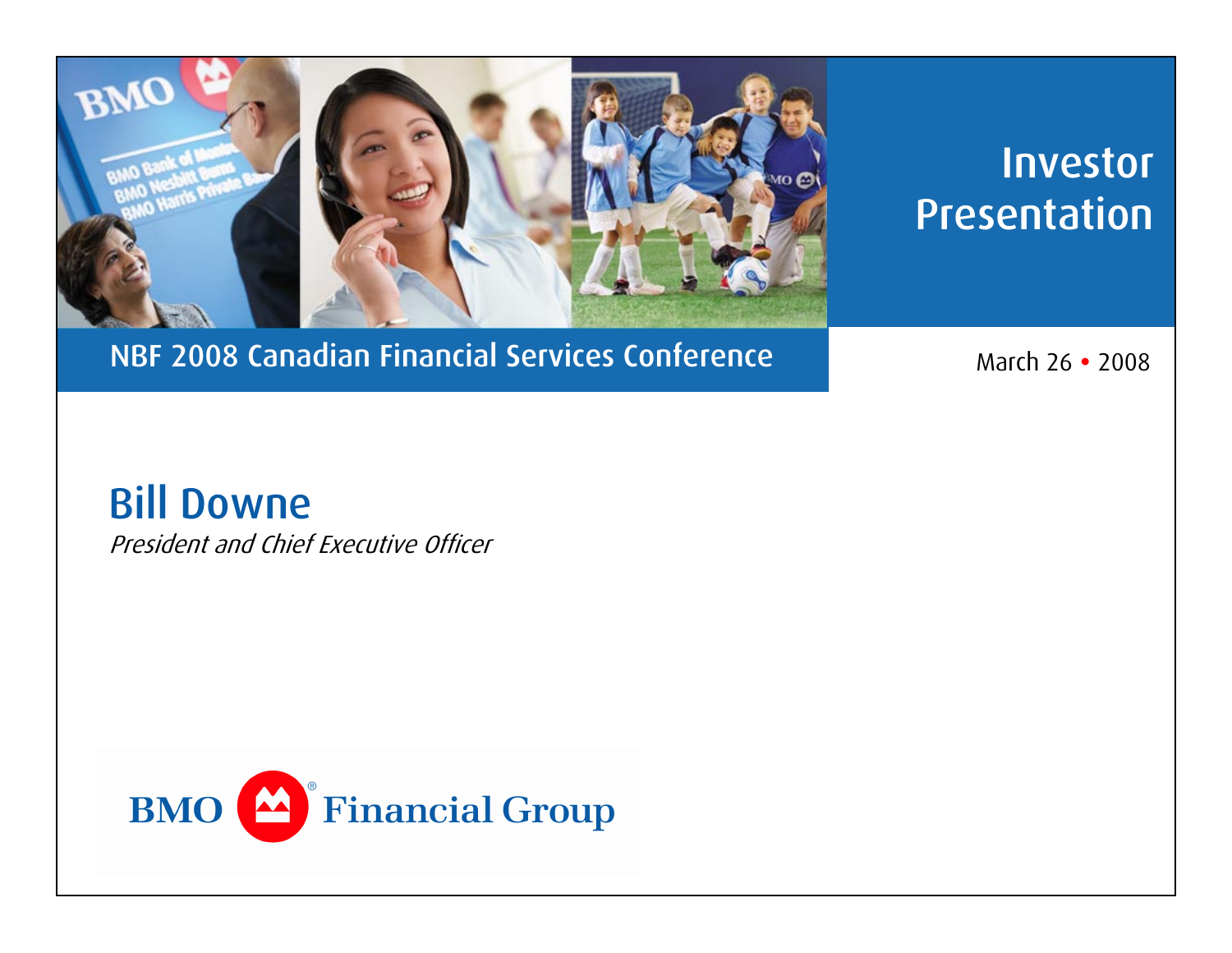

### Forward Looking Statements

#### **CAUTION REGARDING FORWARD-LOOKING STATEMENTS**

Bank of Montreal's public communications often include written or oral forward-looking statements. Statements of this type are included in this document, and may be included in other filings with Canadian securities regulators or the U.S. Securities and Exchange Commission, or in other communications. All such statements are made pursuant to the 'safe harbor' provisions of, and are intended to be forward-looking statements under, the United States Private Securities Litigation Reform Act of 1995 and any applicable Canadian securities legislation. Forward-looking statements may involve, but are not limited to, comments with respect to our objectives and priorities for 2008 and beyond, our strategies or future actions, our targets, expectations for our financial condition or share price, and the results of or outlook for our operations or for the Canadian and U.S. economies.

By their nature, forward-looking statements require us to make assumptions and are subject to inherent risks and uncertainties. There is significant risk that predictions, forecasts, conclusions or projections will not prove to be accurate, that our assumptions may not be correct and that actual results may differ materially from such predictions, forecasts, conclusions or projections. We caution readers of this document not to place undue reliance on our forward-looking statements as a number of factors could cause actual future results, conditions, actions or events to differ materially from the targets, expectations, estimates or intentions expressed in the forward-looking statements.

The future outcomes that relate to forward-looking statements may be influenced by many factors, including but not limited to: general economic and market conditions in the countries in which we operate; interest rate and currency value fluctuations; changes in monetary policy; the degree of competition in the geographic and business areas in which we operate; changes in laws; judicial or regulatory proceedings; the accuracy and completeness of the information we obtain with respect to our customers and counterparties; our ability to execute our strategic plans and to complete and integrate acquisitions; critical accounting estimates; operational and infrastructure risks; general political conditions; global capital market activities; the possible effects on our business of war or terrorist activities; disease or illness that impacts on local, national or international economies; disruptions to public infrastructure, such as transportation, communications, power or water supply; and technological changes.

We caution that the foregoing list is not exhaustive of all possible factors. Other factors could adversely affect our results. For more information, please see the discussion on pages 28 and 29 of BMO's 2007 Annual Report, which outlines in detail certain key factors that may affect BMO's future results. When relying on forward-looking statements to make decisions with respect to Bank of Montreal, investors and others should carefully consider these factors, as well as other uncertainties and potential events, and the inherent uncertainty of forwardlooking statements. Bank of Montreal does not undertake to update any forward-looking statement, whether written or oral, that may be made, from time to time, by the organization or on its behalf. The forward-looking information contained in this document is presented for the purpose of assisting our shareholders in understanding our financial position as at and for the periods ended on the dates presented and our strategic priorities and objectives, and may not be appropriate for other purposes.

Assumptions about the performance of the Canadian and U.S. economies in 2008 and how it will affect our businesses were material factors we considered when setting our strategic priorities and objectives, and when determining our financial targets, including provisions for credit losses. Key assumptions were that the Canadian economy will expand at a moderate pace in 2008 while the U.S. economy expands modestly, and that inflation will remain low in North America. We also assumed that interest rates in 2008 will decline slightly in Canada and the United States, and that the Canadian dollar will trade at parity to the U.S. dollar at the end of 2008. In determining our expectations for economic growth, both broadly and in the financial services sector, we primarily consider historical economic data provided by the Canadian and U.S. governments and their agencies. We now anticipate weaker economic growth in Canada and that the United States will slip into a mild recession in the first half of 2008. We also expect lower interest rates and a somewhat weaker Canadian dollar than when we established our 2008 financial targets. Tax laws in the countries in which we operate, primarily Canada and the United States, are material factors we consider when determining our sustainable effective tax rate.

Material factors which were taken into account when establishing our expectation of the future risk of credit losses in Apex and Sitka Trusts as discussed in this document included industry diversification in the portfolio, initial credit quality by portfolio and the first-loss protection incorporated into the structure discussed in the press release announcing the restructuring.

In establishing the expectation that the collateral calls will be capped at \$3.3 billion as discussed in this document, we assumed that BMO's credit rating would not be materially lowered.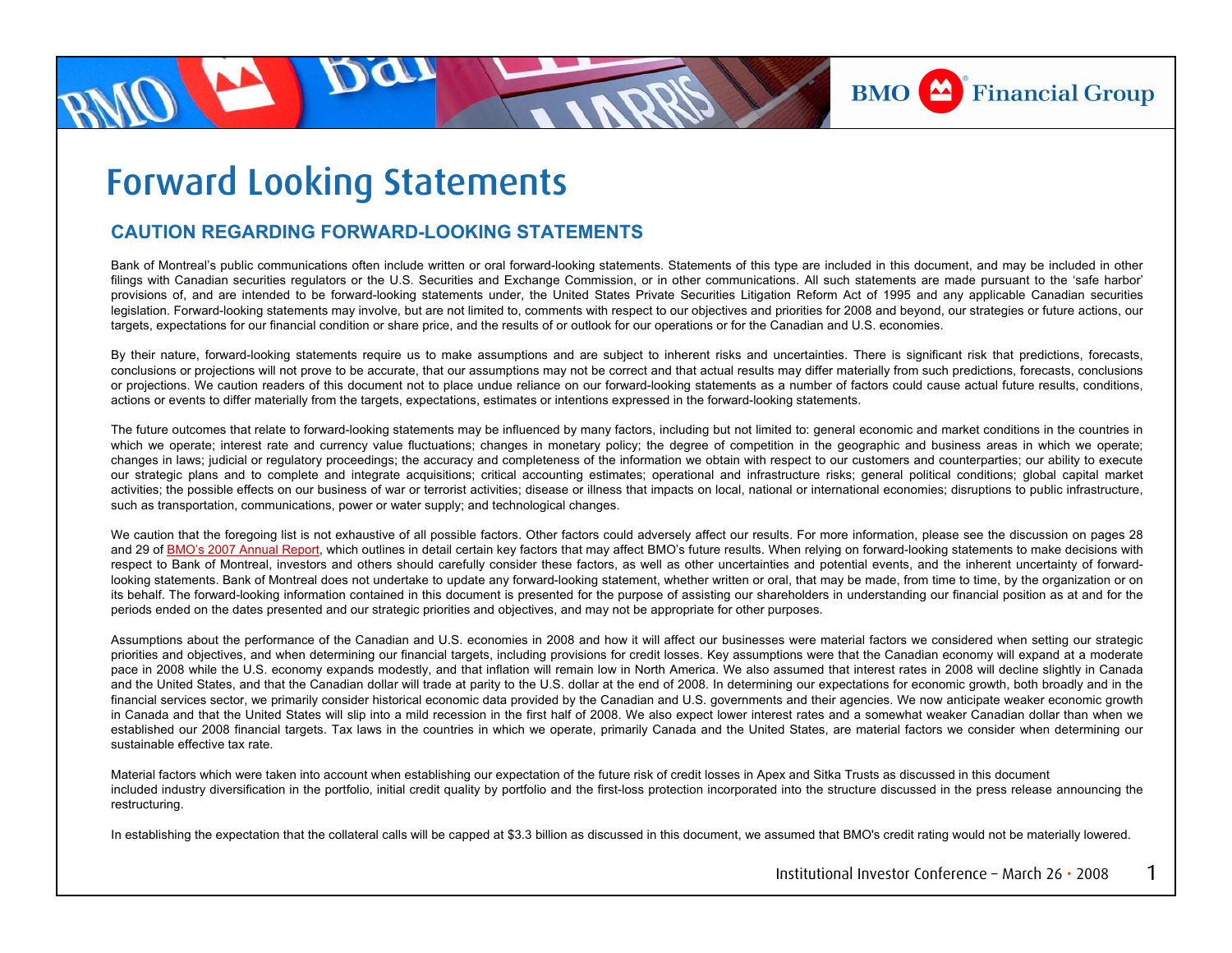

### Other Reporting Matters

#### **CAUTION REGARDING NON-GAAP MEASURES**

Bank of Montreal uses both GAAP and non-GAAP measures to assess performance. Securities regulators require that companies caution readers that earnings and other measures adjusted to a basis other than GAAP do not have standardized meanings under GAAP and are unlikely to be comparable to similar measures used by other companies.

Reconciliations of GAAP to non-GAAP measures as well as the rationale for their use can be found in Bank of Montreal's Quarterly Report to Shareholders, MD&A and in its Annual Report to Shareholders all of which are available on our website at www.bmo.com/investorrelations.

Non-GAAP results or measures include revenue, taxes and cash operating leverage results and measures that use Taxable Equivalent Basis (teb) amounts, cash-based profitability and cash operating leverage measures, Net Economic Profit and results and measures that exclude items that are not considered reflective of ongoing operations. Results stated on a basis that excludes commodities losses, charges for certain trading and valuation adjustments, changes in the general allowance and restructuring charges are non-GAAP measures. Bank of Montreal also provides supplemental information on combined business segments to facilitate comparisons to peers.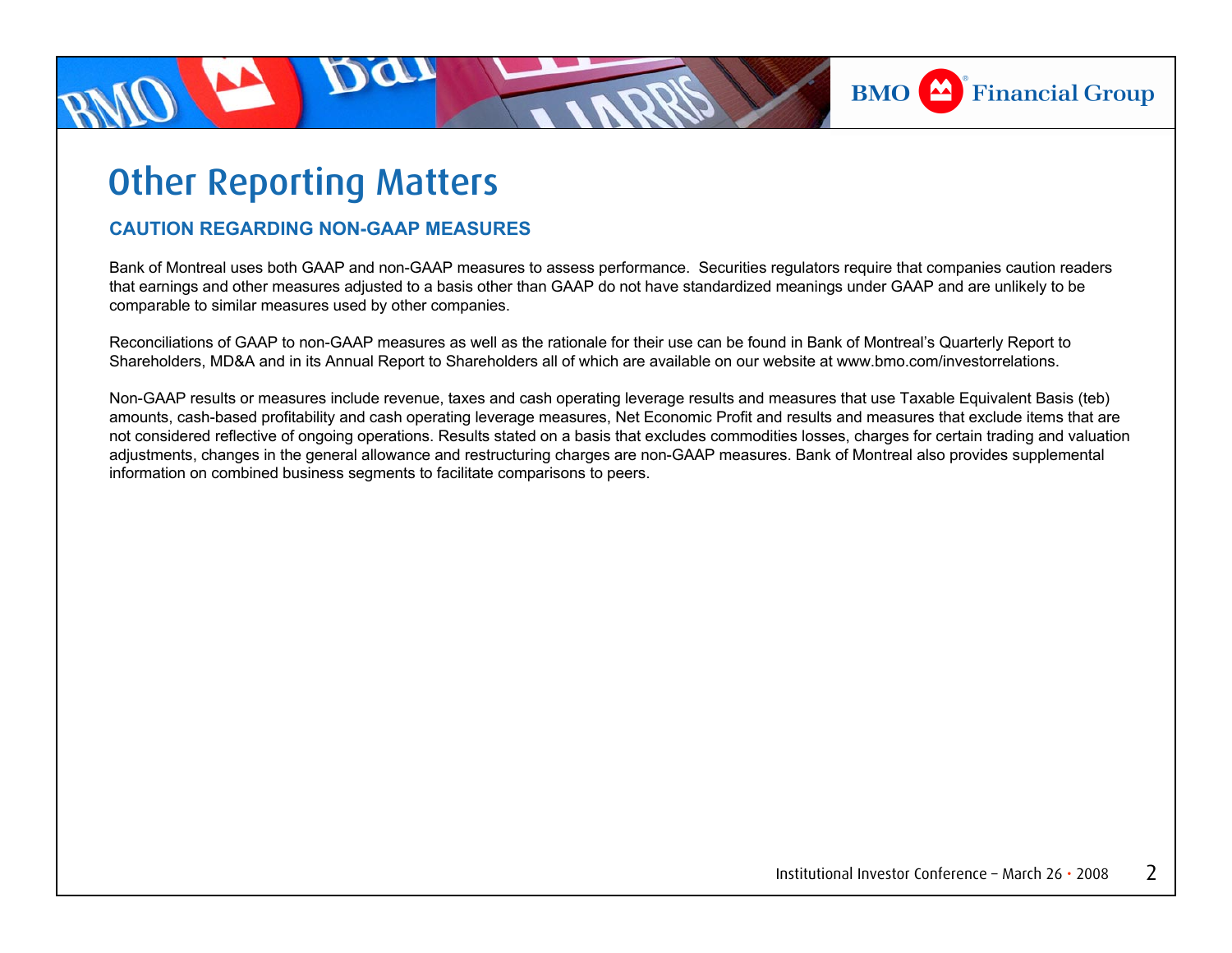**BMO** Financial Group

### Q1 08 Financial Results

Da

|                                   | <b>Net</b><br>Income | <b>EPS</b> | Cash<br><b>EPS</b> | <b>ROE</b> | Cash<br>Operating<br>Leverage |
|-----------------------------------|----------------------|------------|--------------------|------------|-------------------------------|
| As<br>Reported                    | \$255MM              | \$0.47     | \$0.49             | 6.7%       | 1.5%                          |
| Excluding<br>Significant<br>Items | \$617MM              | \$1.19     | \$1.21             | 16.8%      | $(1.8)\%$                     |

- $\bigcirc$ Challenging market conditions – proactively managing
- $\bigcirc$ Momentum continues in P&C Canada





Note: Excludes Corporate Services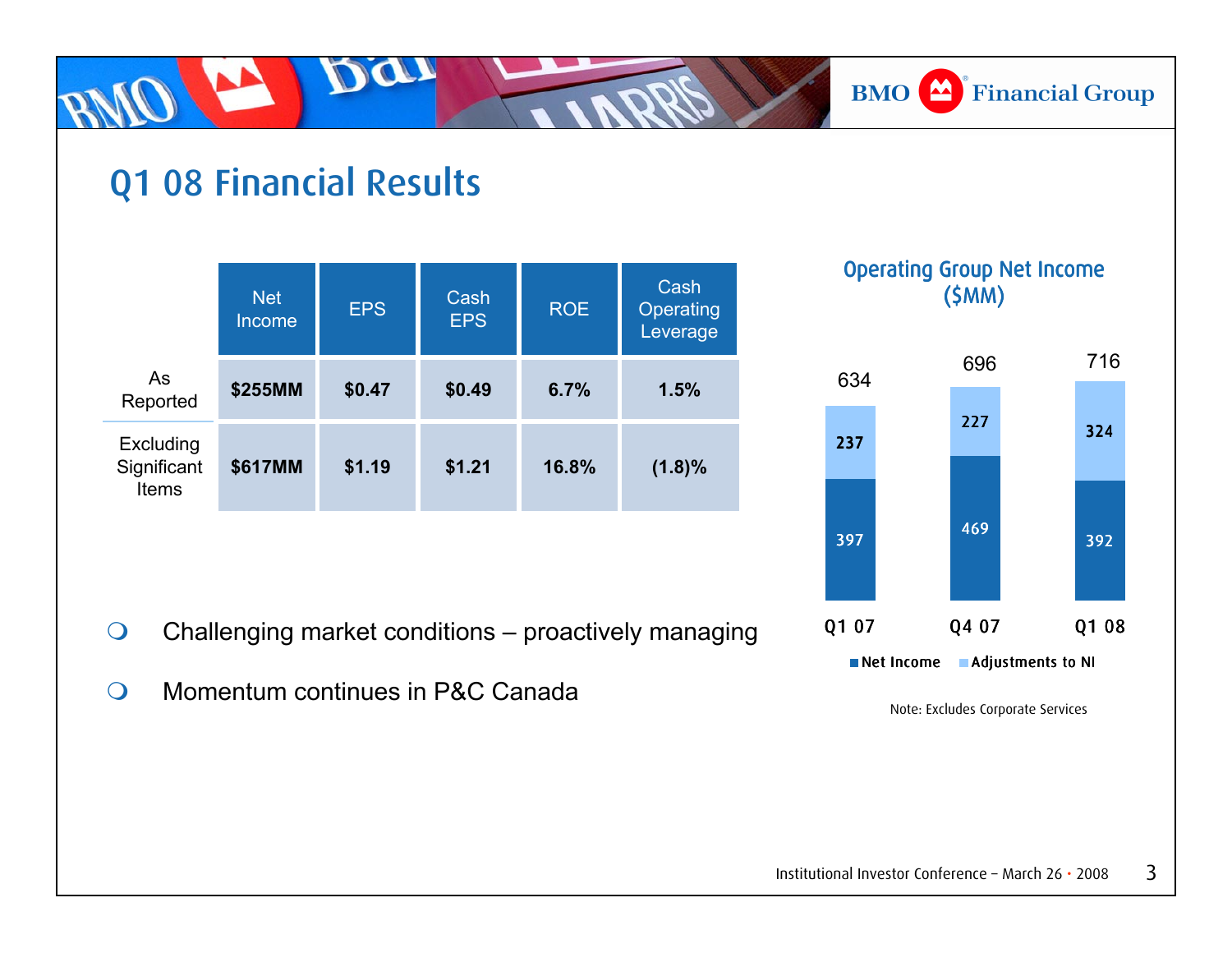Specific PCL as a % of Average Net Loans and Acceptances (including Reverse Repos)

### Credit Performance Measure

Historical Specific PCL average represents a 21 bps advantage over the Canadian peer group

**BMO** Financial Group

**%BMO Cdn. Competitors Q1 / 08 .31 .31 Q4 / 07 .19 .26 Q1 / 07 .10 .23 F2007 .15 .24 16 yr avg. \* .33.54**

BMO's Canadian competitors include: RY, BNS, CM, TD and NA

Competitor average excludes the impact of TD's sectoral provisions



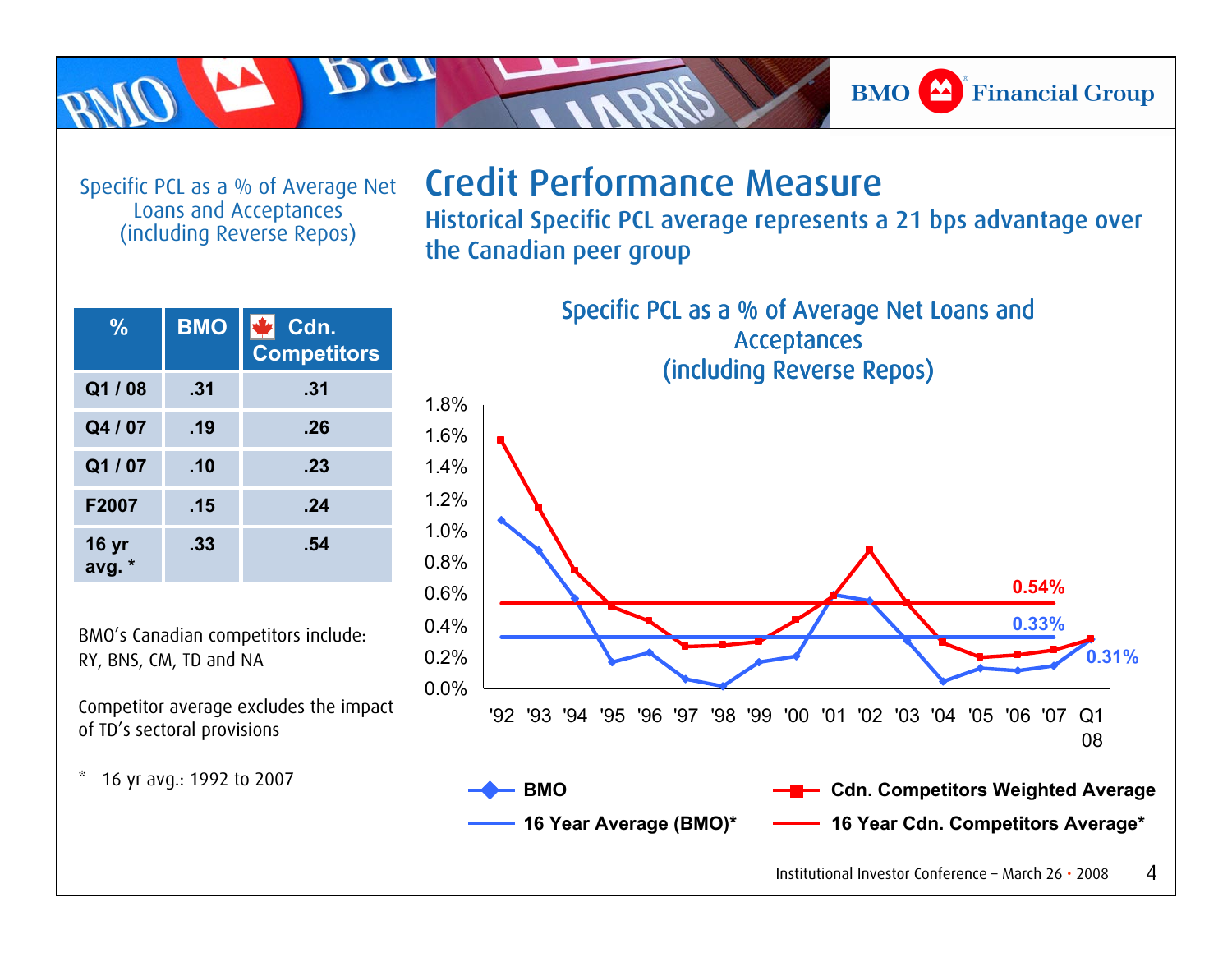### Current Issues

Dar

| <b>Item</b>                                     | <b>Status</b>                                                                                                                                |  |  |
|-------------------------------------------------|----------------------------------------------------------------------------------------------------------------------------------------------|--|--|
| Canadian Bank sponsored<br><b>ABCP</b>          | Market functioning as expected given current market conditions<br>$\bigcirc$                                                                 |  |  |
| U.S. Bank sponsored ABCP                        | Conduit consists of high quality assets<br>$\bigcirc$                                                                                        |  |  |
| (Fairway)                                       | All outstanding paper has been consistently rolling with $3rd$<br>$\circ$<br>party investors                                                 |  |  |
| Canadian non-bank sponsored                     | Balance at Q1 08 of approximately \$300MM<br>$\bigcirc$                                                                                      |  |  |
| <b>ABCP</b> (majority under Montreal<br>Accord) | <b>BMO fully supports Accord</b><br>$\overline{O}$                                                                                           |  |  |
| Links & Parkland SIVs                           | BMO has provided senior-ranked funding to SIVs; allows SIVs<br>$\bullet$<br>to continue to sell assets in an orderly manner                  |  |  |
|                                                 | Size of conduits down significantly from July 2007<br>$\bigcirc$                                                                             |  |  |
| Apex & Sitka Trusts                             | Successful restructuring announced, subject to definitive<br>$\circ$<br>documentation and certain conditions, including investor<br>approval |  |  |
|                                                 | Credit quality of underlying portfolio strong<br>$\circ$                                                                                     |  |  |
|                                                 | Preserves underlying positions, risk of credit loss to BMO low<br>$\bigcirc$                                                                 |  |  |
|                                                 |                                                                                                                                              |  |  |

**BMO** Financial Group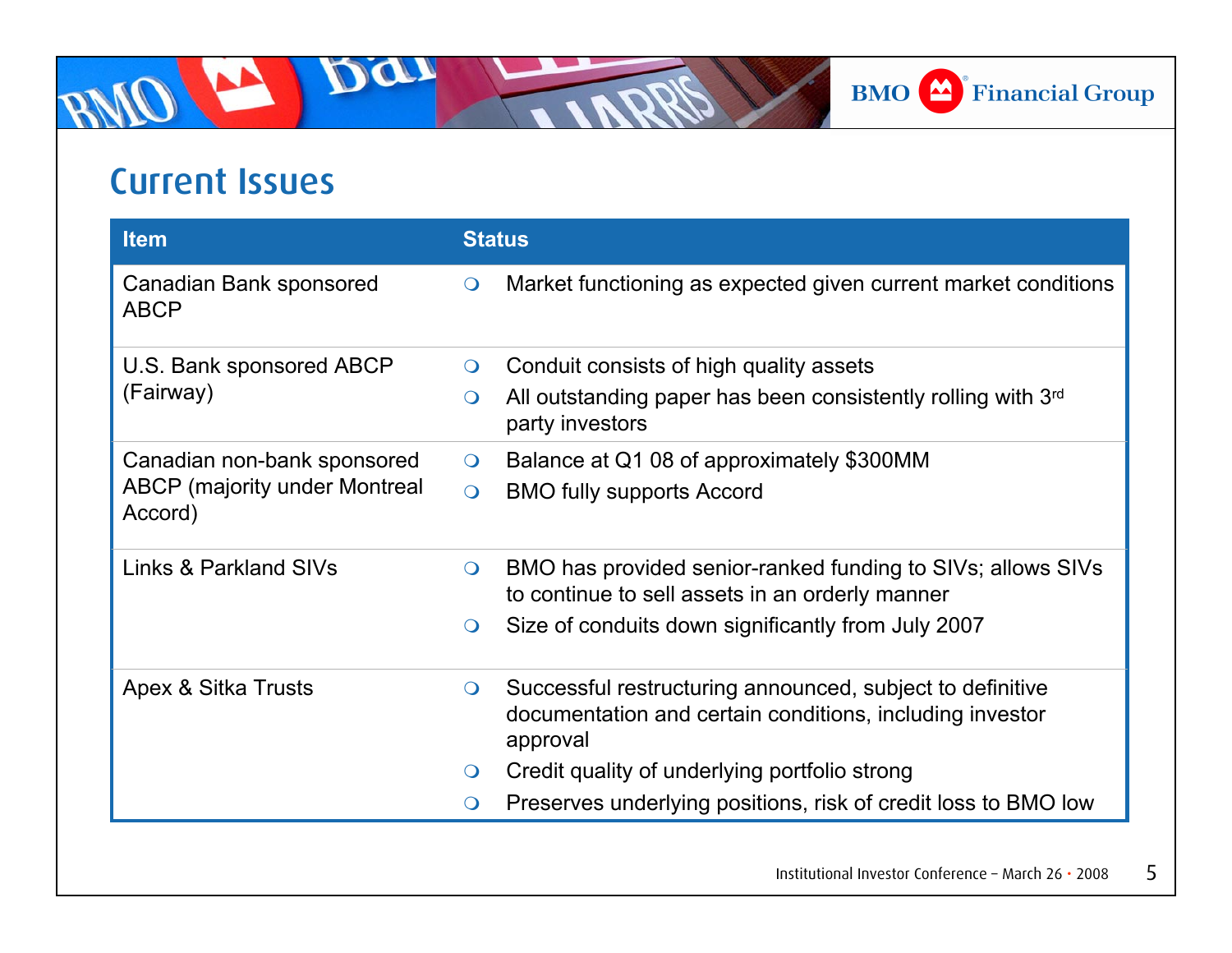#### **BMO** Financial Group

# Personal & Commercial Banking – Canada

Da

Investing in the Business

| <b>Investment</b>   | <b>Status</b> |                                                                                                                                        |  |
|---------------------|---------------|----------------------------------------------------------------------------------------------------------------------------------------|--|
| People              | $\bullet$     | Increasing customer facing staff, including<br>mortgage specialists & financial planners<br>Over 1,000 FTE hired since<br>October 2006 |  |
|                     | $\Omega$      | Customer loyalty data reported at branch<br>level starting January 2007                                                                |  |
|                     | $\Omega$      | Individual standardized scorecards<br>launched November 2007                                                                           |  |
| Technology          | $\bigcirc$    | Full rollout of new technology in May<br>2007                                                                                          |  |
|                     |               | $\triangleright$ Gives 40 minutes per day back to<br>bankers                                                                           |  |
|                     |               | $\triangleright$ Able to open multiple products in the<br>same time it took to open one                                                |  |
| <b>Distribution</b> | $\bigcirc$    | Added 22 new branches and redeveloped<br>31 in F2007, the most in recent years                                                         |  |
|                     |               |                                                                                                                                        |  |



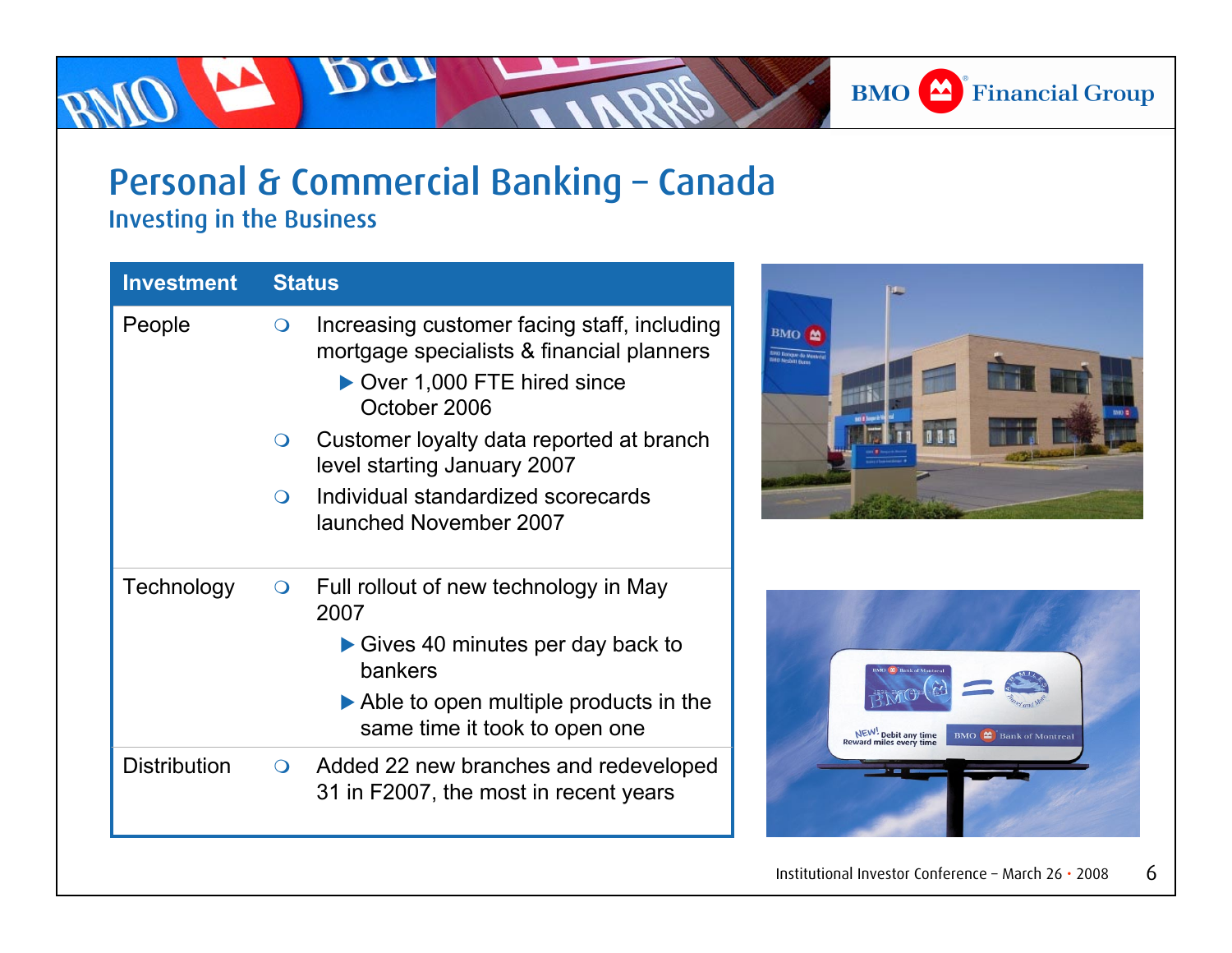**BMO** Financial Group

### P&C Canada



#### Y/Y Deposit Growth (%)



#### Y/Y Loan Growth (%) and Market Share Changes (bps)

| Category                                       | Y/Y              | Q/Q                   |
|------------------------------------------------|------------------|-----------------------|
| Personal Loans                                 | $\bigwedge$ 80   | $\mathbf{\hat{r}}$ 21 |
| <b>Residential Mortgages</b>                   | $\downarrow$ 143 | $\mathbf{\Psi}$ 26    |
| <b>Business Banking Loans</b><br>(\$0 - \$5MM) | $\bigwedge$ 80   | $\bigwedge$ 20        |

#### Market Share Changes (bps)

| <b>Category</b>   | YN          | Q/Q             |
|-------------------|-------------|-----------------|
| Personal Deposits | $\sqrt{32}$ | $\spadesuit$ 15 |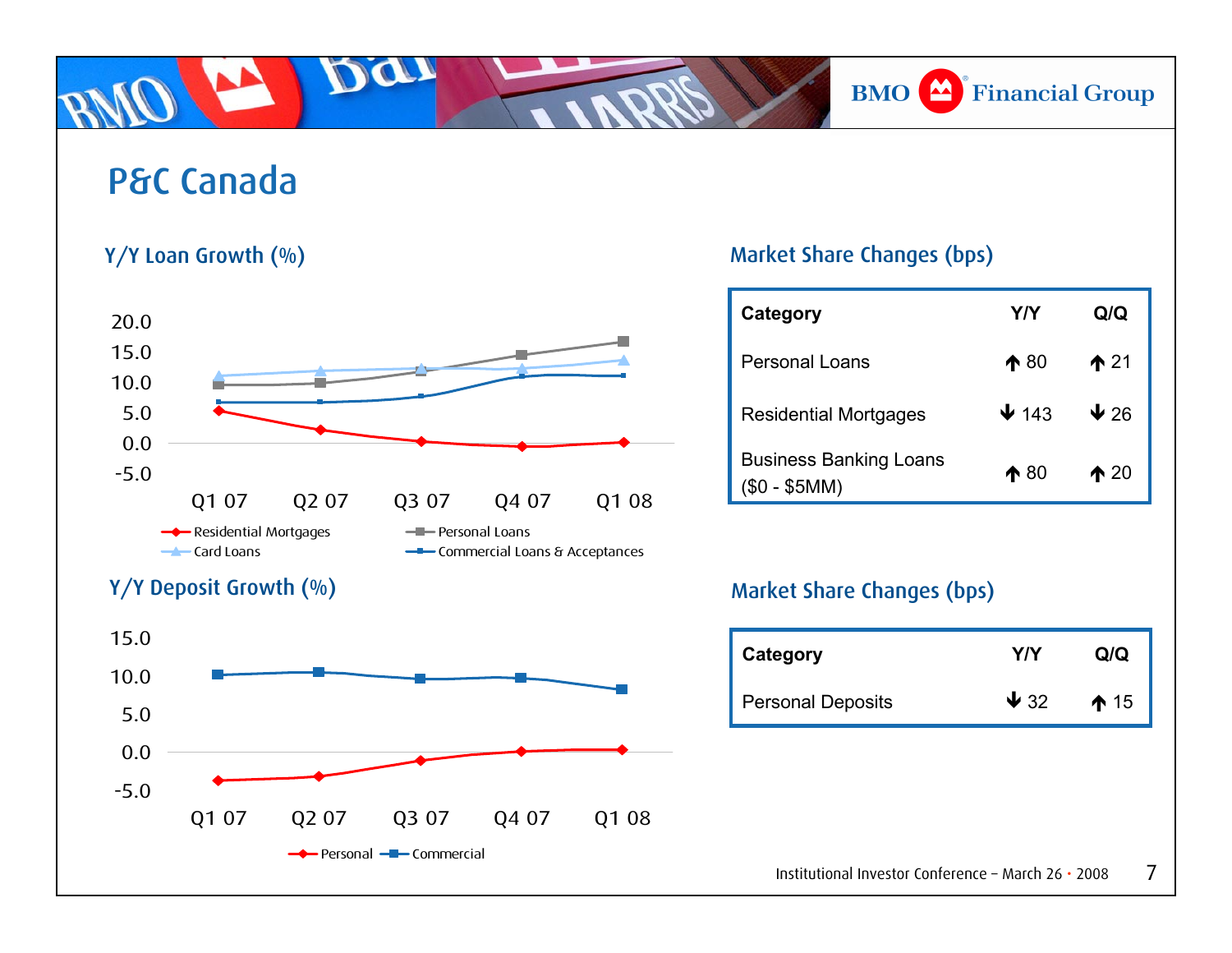

## Our Operating Philosophy

#### **Our Vision**

To be the top-performing financial services company in North America

#### **Our Governing Objective**

To maximize the total return to BMO shareholders and generate, over time, first-quartile total shareholder return relative to our Canadian and North American peer groups

#### **Our Medium-Term Financial Objectives**

Over time, increase EPS by a minimum of 10% per year, earn average annual ROE of between 18% and 20%, grow revenues by two percentage points more than expenses, and maintain a strong regulatory capital position, consistent with our peers.